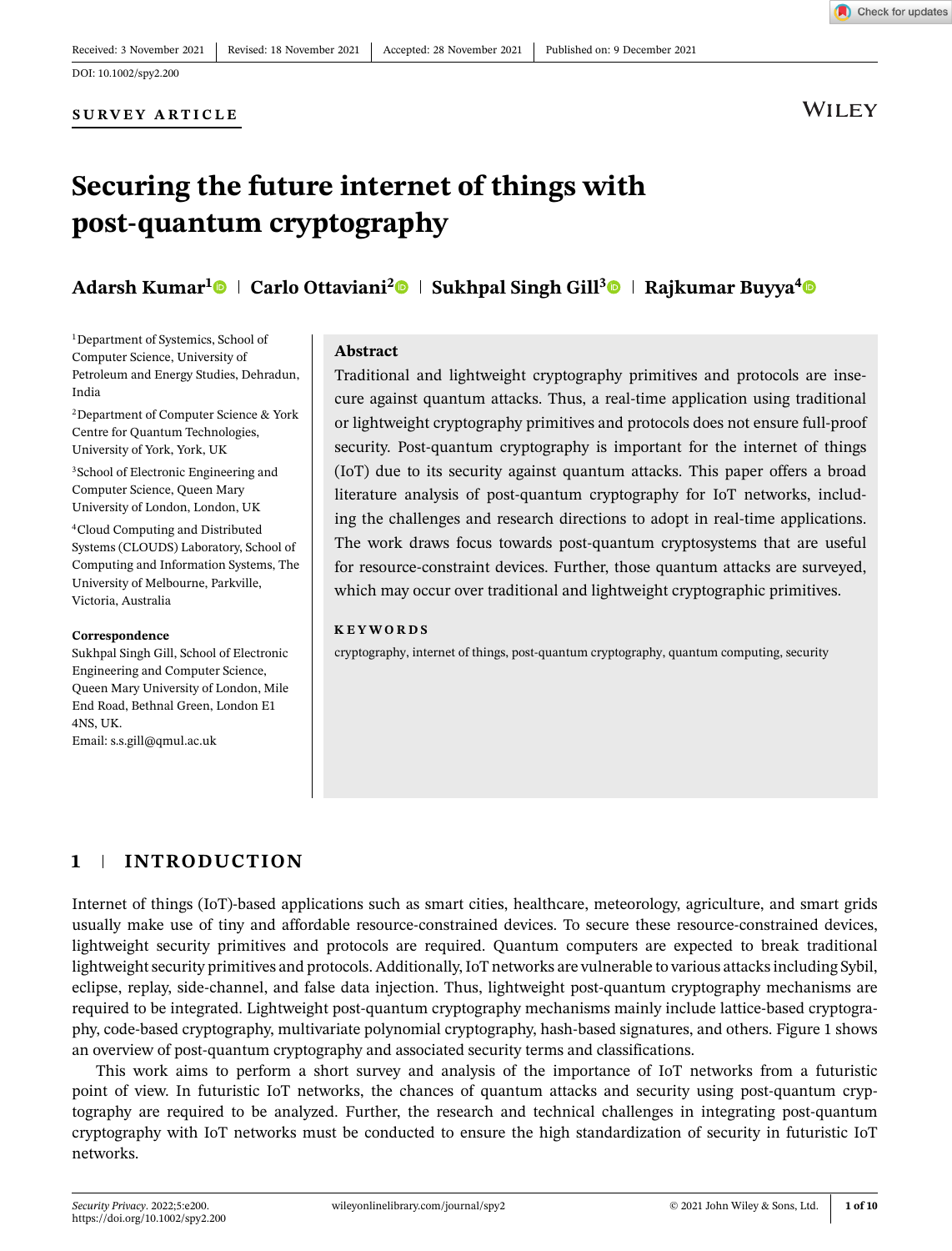

**FIGURE 1** Post-quantum cryptography and its connected areas

This rest of the sections are organized as follows. Section 2 presents the futuristic importance of the IoT. Section 3 presents the major challenges and possible solutions in futuristic IoT networks. Section 4 shows the important quantum attacks observed in resource-constrained networks or with lightweight cryptography primitives and protocols. Section 5 describes the post-quantum cryptography types and recent developments. This section performs the comparative analysis of recent approaches in these areas as well. Section 6 presents the futuristic research directions in integrating post-quantum cryptography aspects with IoT applications to secure it from quantum attacks. Finally, the conclusion is drawn in Section 7.

**SPHICS** 

XMSS, MSS

NTRU, BLISS, Ring-LWE,

FRODO, LAC, Ramstake

Signature, NewHope,

McEliece, RLCE,

QC-LDPC/MDPC,

Niederreiter

### **2 RISING IOT**

In the future, it is expected that more and more devices will be interconnected to the Internet compared to people joining the Internet services. With this growth, a large amount of data will be generated. For example, IoT-based applications like smart homes, smart traffic light systems, smart transportation systems, automated traffic lights, automated vehicles, medical and healthcare services, and other supply chain management will generate huge data per second. Major of these applications use small and resource-constrained devices (belong to Class 0, Class 1, or Class 2 devices with less than 10 kB of RAM or storage space and can have less than 100 kB of code in their flash memory). Class 0 contains extremely constrained resource devices, Class 1 is more powerful than Class 0 but still having very constrained resources, and Class 2 is more powerful than Class 0 and Class 1 but have sufficient power and memory available for required computational tasks. By 2024, It is expected that there will be more than 200 billion IoT devices (of all classes, i.e., Class 0, Class 1, and Class 2) interconnected worldwide.<sup>1</sup>

## **3 CHALLENGES AND POSSIBLE SOLUTIONS OF FUTURE IOT NETWORKS**

Various challenges in traditional resource-constrained IoT devices<sup>2</sup> are discussed as follows:

**•** Fast evolving quantum computing approaches are continuously put challenges to traditional cryptography enabled IoT applications. Although these challenges are mathematical and theoretical in the present time at large there is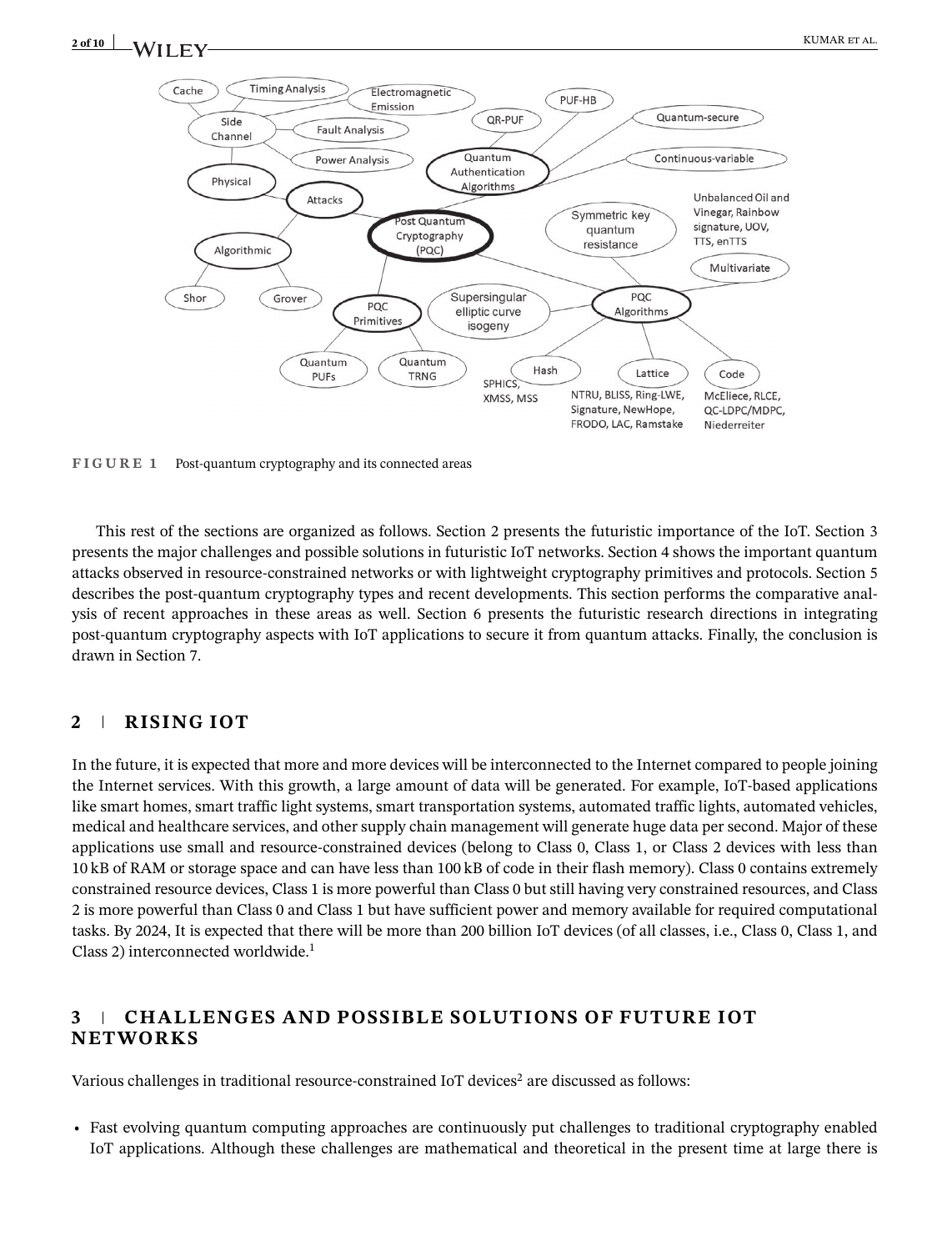no guarantee that futuristic pre-quantum or post-quantum cryptography-based IoT applications will be capable of resisting quantum algorithms or attacks.2 Thus, there is a strong need to focus on those approaches.

- **•** Resource-constrained IoT networks use much smaller key sizes (usually 128 bits to 4096 bits). However, post-quantum algorithms require much larger key sizes. Thus, integration of IoT networks with post-quantum cryptography algorithms requires analysis of key size, security levels, network performances, and scalability.
- **•** Resource-constrained devices induce latency during cryptography primitives and protocols integration at both source and destination ends. This makes it difficult for fast computing servers to synchronize communication with IoT devices. For instance, there is a limit on the number of signatures in the hash-based post-quantum cryptosystem. Thus, there is a need to generate a new set of keys for a subsequent group of messages that is not an easy job for traditional resource-constrained-based IoT devices. It will consume large energy and will not give efficient results. Thus, either there is a need to redesign post-quantum approaches for resource-constrained IoT devices that efficiently handle network performances and quality of service (QoS).
- **•** Public-key or digital signature post-quantum algorithms consume resources, energy and add delays. Thus, a lack of optimization approaches or high-accuracy measurement methods put major hurdles. Designing and developing such approaches/methods can help in selecting efficient approaches and discard others.
- **•** The majority of post-quantum cryptosystems focus on proving high security by somehow neglecting the other parameters. Among other parameters, energy, delay, and resource consumption are important for IoT networks. An approach acceptable to real-time applications should include multiple parameters rather than a few.
- **•** Presently, there is no standard approach to measure the security levels of post-quantum cryptosystems against quantum attacks. Thus, there is a need to identify the parameters and their priority levels for IoT applications. This is possible if some standards (like NIST, IEEE, IETF) design a set of procedures and processes, or leading researchers in this area work together and conclude it in some framework.
- **•** In future resource-constrained IoT networks, devices are expected to be more powerful. In nearby times, these devices are expected to remain low computational. However, the computational ability is expected to be increased from after 10–20 years. Among all scenarios, energy-efficient post-quantum approaches are expected to be useful for real scenarios provided these approaches do not compensate over security with time.
- **•** Optimization of quantum algorithms for IoT nodes is required for IoT devices. For example, the lattice-based cryptosystem in the post-quantum cryptography world is a prime candidate for IoT devices. In this algorithm, there is a need to speed up the polynomial-based multiplication calculation and reduce the energy consumption and execution time. Likewise, there are a set of computational tasks in other post-quantum cryptography mechanisms (in a finite field) that need optimization for IoT devices.
- **•** Lack of network architectures that help in understanding the distributed computing architecture is necessary. This architecture can help the assembler code for an IoT microcontroller to be optimized. There are various optimization approach that relies upon the architecture. For example, loop optimization, and register optimization techniques.

## **4 QUANTUM ATTACKS**

In this section, we discuss quantum-attacks that can be implemented over traditional or lightweight cryptography approaches useful in IoT networks for ensuring confidentiality, integrity, authentication, availability, and non-repudiation.<sup>3</sup>

## **4.1 Shor's algorithm**

This algorithm4 is polynomially efficient in solving integer factorization, discrete logarithmic problem, and elliptic-curve-based discrete logarithmic problem. If "n" bits is considered to be the key size used in these algorithms, then the solution to these approaches can be found out in  $O(n^3)$ . Shor algorithm is capable, in principle, of breaking any traditional asymmetric key-distribution algorithm. The lightweight cryptographic algorithms, suitable for IoT devices, apply less hard problems compared to the traditional approach. Thus, there is a need to find out solutions that use hard problems to tackle Shor's algorithm.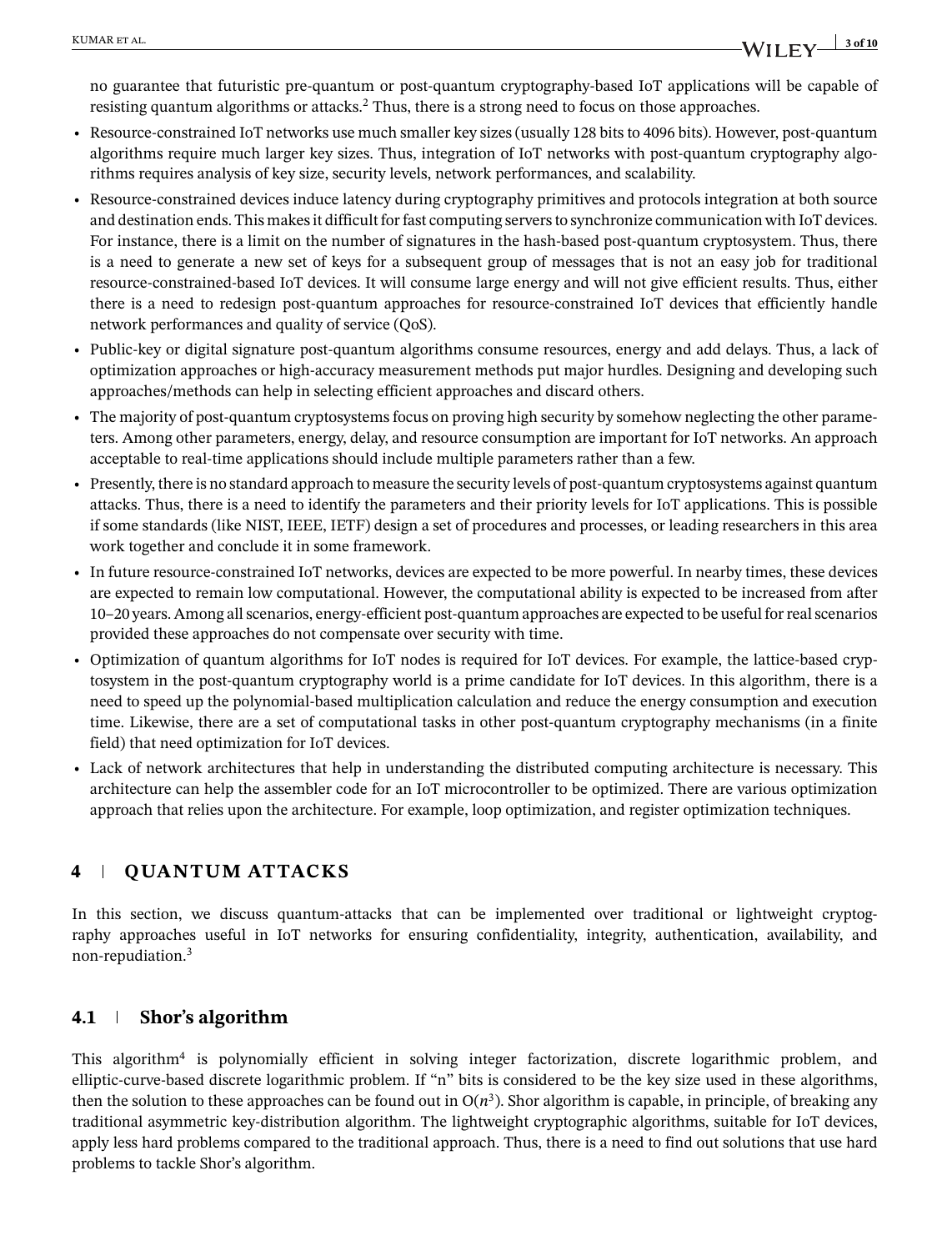## **4.2 Grover's algorithm**

The discovery of the Grover algorithm showed that quantum computers have a quadratic speed-up in searching databases compared to classical computers. As the heart of the algorithm, there is the use of quantum superposition in its design, optimal in applying parallel execution, and well-known for applying unstructured search with high probability of unique output.

### **4.3 Side-channel attack**

In this attack, the eavesdropper tries to exploit the vulnerabilities in implementation or environment rather than mathematical structures. For example, an invasive side-channel attack can do anything with cryptographic devices whereas, a noninvasive side-channel attack does not physically tamper with the device but harms using timing attacks, power analysis, electromagnetic attacks, and so on. In a semi-invasive side-channel attack, the goal of an attacker is to add fault in the algorithms or cryptosystems. Here, an attacker tries to observe the system outcomes after maliciously inserting the faults which in turn may leak some useful information. This is a category of attack which is frequently discussed in the post-quantum cryptography world. Side-channel attacks represent a serious threat also for traditional quantum key distribution (QKD) protocols, for example, BB84-like schemes.<sup>5</sup> Partial mitigations to this threat can be obtained by the so called *device-independent QKD*, whose original principles can be track back to the seminal work of Ekert.<sup>6</sup> These class of key-distribution schemes allow a stronger security at the price of more limited performances in terms of speed and rate.<sup>7</sup>

### **4.4 Multi-target pre-image search attack**

In 1994, van Oorschot–Wiener proposed "parallel rho method." This is a low computation algorithm with a parallel pre-quantum multi-target pre-image search. This algorithm is a security challenge for symmetric cryptography approaches especially AES-128. This algorithm targets to find the AES keys by executing fast steps over a mesh of processors.

#### **4.5 Attack strategies for QKD**

Quantum cryptography promise of delivering a perfectly secure secret-key is valid only from an information theoretic view-point. In practical terms, QKD protocols are never perfect, and trade-offs exist on key-rate performances and security depending on the assumptions made to apply the security proofs, characterize the devices used in the realistic implementation. In addition to that, other parameters may affect security and performance: number of signal exchanged, postprocessing efficiency, level of noise affecting the signals exchanged.

Quantum cryptography can be divided in two families of protocols, characterized by the physical systems used to perform the encoding of the classical information: Discrete-variable (DV) and continuous-variable (CV) QKD protocols. In DV, which are the earliest being introduced (see for example, the BB84 and E92 protocols), use qubits to encode information and the ideal, information-theoretic, security of this approach relies on the possibility of having a genuine source of single photons. CV protocols use instead more intense pulses, and their encoding is made using the amplitude and phases of intense pulses of coherent light. DV variable approach has its main advantage in that it is more suitable for long-distance communication, while CV may allow to achieve higher key-rates, but the range is by construction more sensible to the noise of the channel, and so more limited in term of achievable distances. Several attacks may be designed to eavesdrop both DV and CV-QKD.

For DV protocols, Photon-number-splitting (PNS) attacks are the first to consider: Realistic QKD implementations do not use truly single-photon sources, but rather strongly attenuated photon-sources, which will include more than one photon. That allows the eavesdropper (Eve) to deviate all photons in excess from the main quantum channel and store them in a quantum memory to be measured later, after all classical communication between the parties took place, to extract information. The receiver (Bob) and the sender, expecting single-photon pulses, will not notice any errors when they compare their bits during the sifting of the raw key. In such a way, Eve may extract perfect information about the bits shared using multi-phonon pulses. However, the fact of having to employ multiphoton sources may be used to fight against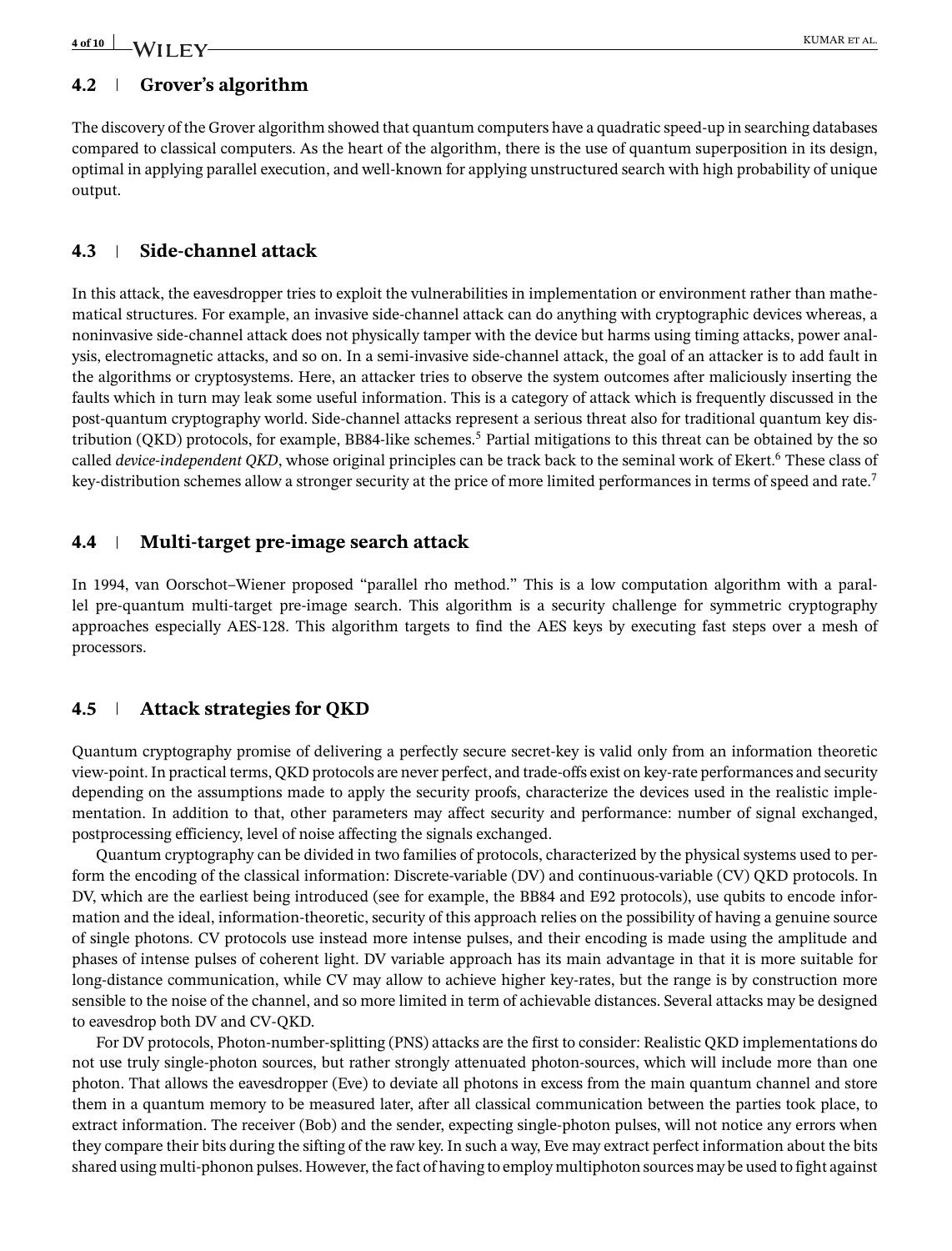PNS attack, via the use of decoy states where the sender (Alice) replaces, randomly, the multiphoton signal states with decoy states that Eve cannot distinguish. In such a way, the parties can quantify the presence of the eavesdropper using a PNS attack and they can apply countermeasures like increasing the amount of error correction and privacy amplification or abort the protocol if the preparation of a key is not possible.

Another class of attacks are Trojan-Horse attack, where the eavesdropper attempts to acquire information by sending quantum signals within the parties' devices. For example, Eve may send pulses of light to the trusted devices (signal modulator, detectors) to gain information on the parties' measurement basis from the reflected lights. In some case, knowing the measurement basis of the receiver may be sufficient to gain a complete knowledge of the key. Countermeasures exist to this class of attack and may depend on the specific Trojan-horse implementation. They may range from adding additional layer of devices to monitor outcoming and incoming photon from the trusted devices, extra attenuator, and phase randomization of sent qubits, to minimize Eve's achievable information.

Backflash attacks are a class of attack connected to the use of avalanche photodetectors, which may emit light when they detect. This emitted light (Backflash) may be collected by the eavesdropper and inform about components used by the parties, and the measurement basis adopted by the parties in each instance of the protocol. These kinds of attacks may be mitigated using spectral filters.

Class of attacks specific to CV protocols are those performed on the local oscillator (LO) and saturation attacks performed on the homodyne detectors typically used in this class of protocols.The LO is an intense reference laser pulse shared between the parties for synchronization of devises and calibration, in particular, of the vacuum shot-noise. To prevent attacks on the LO, it has been suggested to monitor the intensity of the LO, and, recently, it has also been suggested to employ local LO.

In saturation attacks, the mismatch between security proof accuracy and assumption on realistic devices (the homodyne detection) is exploited. Homodyne detection saturates, above a certain level, this causes the receivers measurement to obtain measurement that may underestimate the noise introduced by the eavesdropper and so underestimating the amount of information gained by Eve. Counter measures have been described, relying on Gaussian filtering and post-selection to be sure that the signals used for the key are not falling above the level of saturation of the detector. Previous attacks may be grouped within the class of side-channel attacks<sup>8</sup> where the eavesdropper can exploit imperfections in the devices of the parties to gain information useful then extract, directly, or indirectly, information on the key-bits shared between Alice and Bob.

## **5 POST- QUANTUM CRYPTOGRAPHY TYPES**

Post-quantum cryptography is developed to resist quantum computers and quantum computing-based attacks. Various post-quantum cryptography approaches are already implemented for information and communication technologies. The major categories of post-quantum cryptography are hash, code, lattice, multivariate, and super-singular.9 Figure 2 shows the algorithms developed in these categories and submitted to NIST for evaluation in three different rounds.10 These categories and their importance to resource-constraint IoT networks are explained as follows.10-13 In NIST post-quantum cryptography standardization, 23 signature and 59 encryption schemes were submitted in the initial round at the end of 2017. Out of these 82 schemes, 69 schemes were found to be complete and proper. After third round, seven schemes were announced. However, NIST has to publish the standardization document by 2024, with the exception that some major breakthroughs happening in the quantum computing domain.

## **5.1 Lattice-based cryptography**

IoT-based companies are largely focusing on developing lightweight, cheaper, and smarter products<sup>13</sup> without much caring about the security aspects. Quantum threats to cryptography in smart IoT devices-based networks, and services are also feasible. Therefore, post-quantum security aspects are required to be considered while designing the security solutions for smart IoT devices. The strong security, wide applicability, and efficiency to protect against attacks make the lattice-based cryptosystem the prime candidate for the future. The random key generation process is frequently used in various cryptosystems. This random key generation process requires average-case intractability or hard problems, and lattice-based cryptography has this feature.<sup>9</sup> The worst-case reduction to the average-case hard problem needs a selection of proper parameter that is easier in lattice-based cryptography for smart IoT devices. Since size (usually smaller)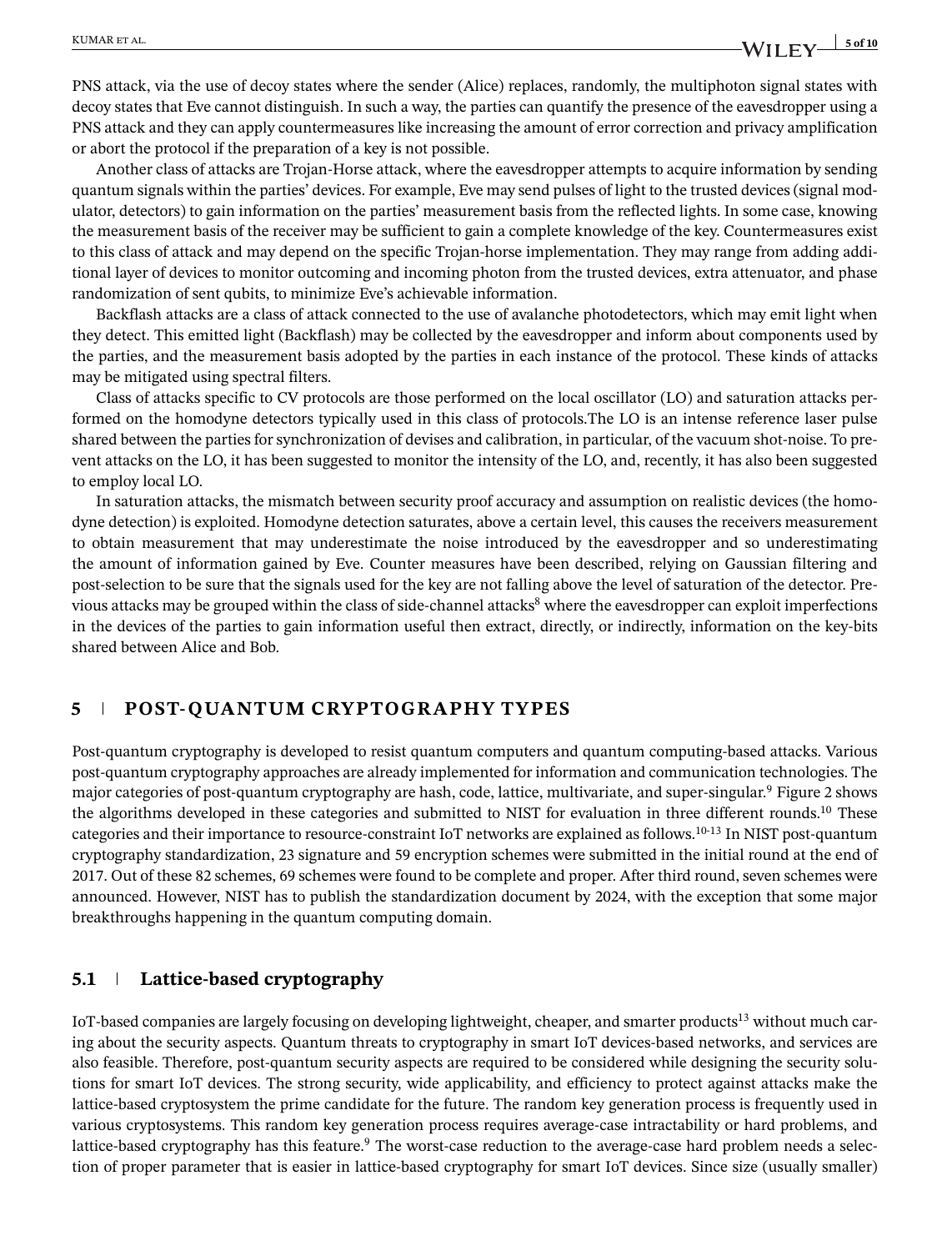| <b>CRYSTALS-KYBER</b><br><b>NTRU</b><br><b>SABER</b><br><b>Finalists: Public-key</b><br>Encryption and Key-<br>establishment Algorithms |                                                  | <b>Finalists:</b><br><b>Digital Signature</b><br><b>Algorithms</b> |                                             | <b>Alternate Candidates:</b><br>Public-key Encryption and<br>Key-establishment<br><b>Algorithms</b> | <b>Alternate Candidates:</b><br><b>Digital Signature</b><br><b>Algorithms</b> |  |  |
|-----------------------------------------------------------------------------------------------------------------------------------------|--------------------------------------------------|--------------------------------------------------------------------|---------------------------------------------|-----------------------------------------------------------------------------------------------------|-------------------------------------------------------------------------------|--|--|
|                                                                                                                                         |                                                  |                                                                    |                                             |                                                                                                     |                                                                               |  |  |
|                                                                                                                                         |                                                  | Rainbow                                                            | <b>SIKE</b>                                 |                                                                                                     | SPHICS+                                                                       |  |  |
|                                                                                                                                         |                                                  | FALCON                                                             |                                             | <b>NTRU Prime</b>                                                                                   | Picnic                                                                        |  |  |
|                                                                                                                                         |                                                  | CRYSTALS-DILITHIUM                                                 | HQC                                         |                                                                                                     | GeMSS                                                                         |  |  |
| (merger of Classic McEliece<br>and NTS-KEM)                                                                                             |                                                  |                                                                    |                                             | FrodoKEM                                                                                            |                                                                               |  |  |
| Classic McEliece                                                                                                                        |                                                  |                                                                    | <b>BIKE</b>                                 |                                                                                                     |                                                                               |  |  |
|                                                                                                                                         |                                                  |                                                                    | Round-2                                     |                                                                                                     |                                                                               |  |  |
|                                                                                                                                         | <b>Algorithms</b>                                |                                                                    | Public-key Encryption and Key-establishment |                                                                                                     |                                                                               |  |  |
|                                                                                                                                         | <b>Three Bears</b>                               |                                                                    |                                             |                                                                                                     |                                                                               |  |  |
|                                                                                                                                         | <b>SIKE</b>                                      |                                                                    |                                             |                                                                                                     |                                                                               |  |  |
|                                                                                                                                         | SABER                                            |                                                                    |                                             |                                                                                                     |                                                                               |  |  |
|                                                                                                                                         | RQC                                              | (merger of HILA5 and Round2)                                       |                                             |                                                                                                     |                                                                               |  |  |
|                                                                                                                                         | Round5                                           |                                                                    |                                             |                                                                                                     |                                                                               |  |  |
|                                                                                                                                         |                                                  |                                                                    | (merger of LAKE, LOCKER and Ouroboros-R)    |                                                                                                     |                                                                               |  |  |
|                                                                                                                                         | NTS-KEM<br><b>ROLLO</b>                          |                                                                    |                                             |                                                                                                     |                                                                               |  |  |
|                                                                                                                                         | <b>NTRU Prime</b>                                |                                                                    |                                             |                                                                                                     |                                                                               |  |  |
|                                                                                                                                         | <b>NTRU</b>                                      |                                                                    | (merger of NTRUEncrypt and NTRU-HRSS-KEM)   | Digital Signature Algorithms                                                                        |                                                                               |  |  |
|                                                                                                                                         | NewHope                                          |                                                                    |                                             |                                                                                                     |                                                                               |  |  |
|                                                                                                                                         |                                                  | (merger of LEDAkem and LEDApkc)                                    |                                             | Rainbow                                                                                             | <b>MQDSS</b><br>Picnic<br>qTESLA                                              |  |  |
|                                                                                                                                         | LAC<br>LEDAcrypt                                 |                                                                    |                                             |                                                                                                     |                                                                               |  |  |
|                                                                                                                                         | HQC                                              |                                                                    |                                             |                                                                                                     |                                                                               |  |  |
|                                                                                                                                         | FrodoKEM                                         |                                                                    |                                             | <b>LUOV</b>                                                                                         |                                                                               |  |  |
|                                                                                                                                         | <b>Classic McEliece</b><br><b>CRYSTALS-KYBER</b> |                                                                    |                                             | <b>FALCON</b><br>GeMSS                                                                              |                                                                               |  |  |
|                                                                                                                                         | <b>BIKE</b>                                      |                                                                    |                                             | CRYSTALS-DILITHIUM                                                                                  |                                                                               |  |  |
|                                                                                                                                         |                                                  |                                                                    | Round-1                                     |                                                                                                     |                                                                               |  |  |
|                                                                                                                                         |                                                  |                                                                    |                                             |                                                                                                     |                                                                               |  |  |
|                                                                                                                                         |                                                  |                                                                    | <b>Submissions</b>                          |                                                                                                     |                                                                               |  |  |
|                                                                                                                                         |                                                  | Mersenne-756839 Post-quantum RSA-                                  |                                             |                                                                                                     |                                                                               |  |  |
|                                                                                                                                         | LUOV<br>McNie                                    |                                                                    | Post-quantum RSA-<br>Encryption             |                                                                                                     |                                                                               |  |  |
|                                                                                                                                         | LOTUS                                            |                                                                    | Picnic                                      |                                                                                                     |                                                                               |  |  |
|                                                                                                                                         |                                                  | <b>LOCKER</b>                                                      | Ouroboros-R                                 |                                                                                                     |                                                                               |  |  |
|                                                                                                                                         | <b>LIMA</b><br>Lizard                            |                                                                    | WalnutDSA<br>Odd Manhattan                  |                                                                                                     |                                                                               |  |  |
|                                                                                                                                         |                                                  | Lepton                                                             | Titanium                                    |                                                                                                     |                                                                               |  |  |
|                                                                                                                                         |                                                  | LEDApkc                                                            | <b>Three Bears</b>                          |                                                                                                     |                                                                               |  |  |
|                                                                                                                                         | LAKE                                             | LEDAkem                                                            | SPHINCS+<br>*SRTPI                          | RQC                                                                                                 |                                                                               |  |  |
|                                                                                                                                         | LAC                                              |                                                                    | <b>SIKE</b>                                 | Round <sub>2</sub>                                                                                  |                                                                               |  |  |
|                                                                                                                                         | KINDI                                            | KCL (pka OKCN/AKCN/CNKE)                                           | *RVB<br>SABER                               | *RankSign<br>RLCE-KEM                                                                               |                                                                               |  |  |
|                                                                                                                                         | HQC                                              |                                                                    | NTS-KEM                                     | Ramstake                                                                                            |                                                                               |  |  |
|                                                                                                                                         | *HK17                                            |                                                                    | <b>NTRU Prime</b>                           | Rainbow                                                                                             |                                                                               |  |  |
|                                                                                                                                         | HILA5                                            | HiMQ-3                                                             | pqNTRUSign<br>NTRU-HRSS-KEM RaCoSS          | qTESLA                                                                                              |                                                                               |  |  |
|                                                                                                                                         | Gui                                              |                                                                    | NTRUEncrypt                                 | QC-MDPC KEM                                                                                         |                                                                               |  |  |
|                                                                                                                                         |                                                  |                                                                    |                                             |                                                                                                     |                                                                               |  |  |
|                                                                                                                                         |                                                  |                                                                    |                                             |                                                                                                     |                                                                               |  |  |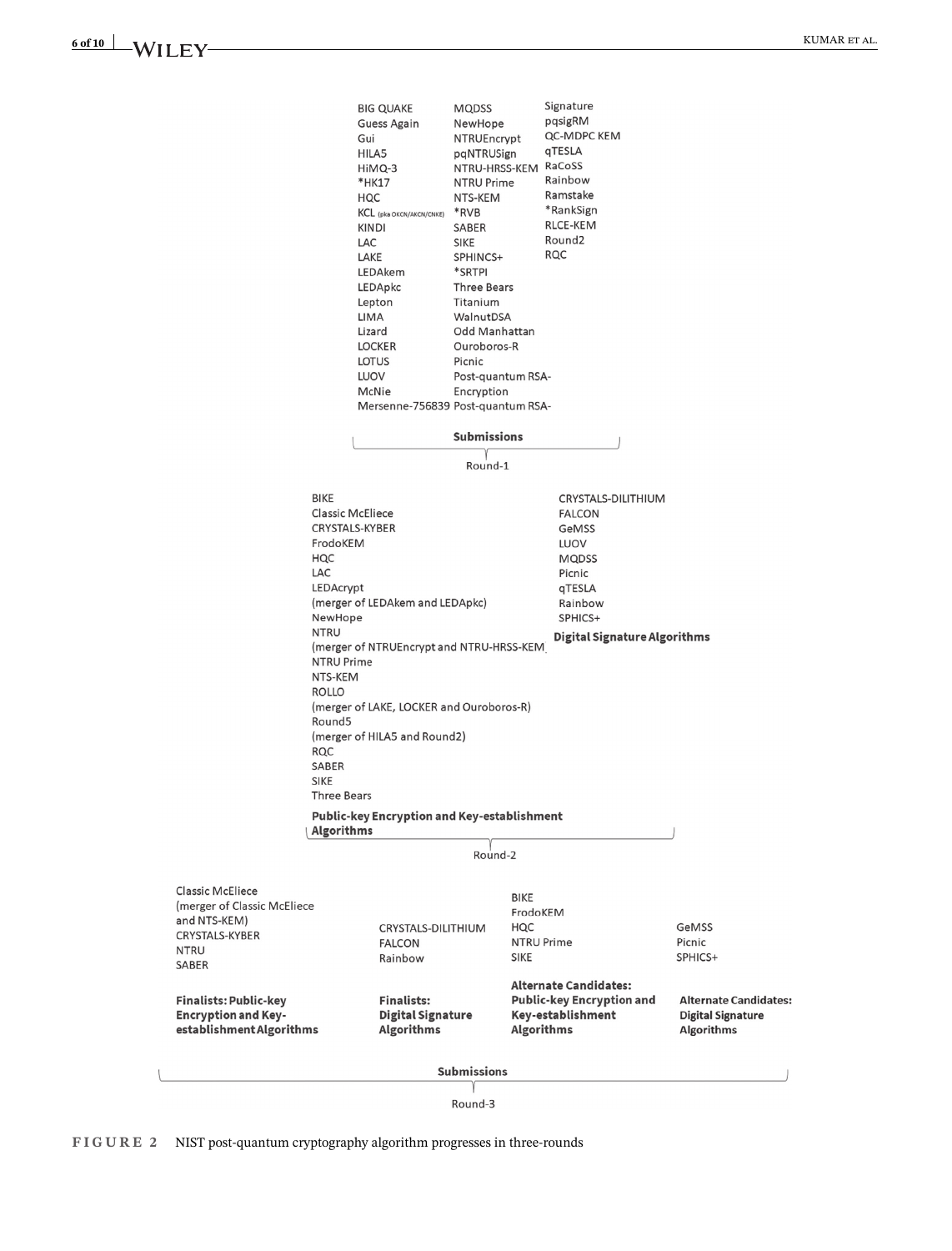is required for smart IoT devices for fast operations. Lattice-based algorithms also prefer to use matrices and vectors in small order fields or rings with small size parameters. The uniqueness of this property between IoT and lattice-based algorithms makes them more suitable for security proposals. The challenge of proposing a security solution for IoT networks using lattice-based cryptosystem is the goal of interconnecting everything that requires lightweight cryptography primitives and protocols suitable for both resourceful and resource-constraint smart IoT devices. Examples of lattice-based cryptography include NTRUEncrypt, R-LWEenc, R-BIN-LWEenc, IBE, BLISS, and NewHope.<sup>13</sup> The bit security of these algorithms varies from 46 to 128 with the feasibility of their implementation over 8 to 32-bit CPU, and execution time varies from 1.9 to 317.4 ms.

## **5.2 Code-based cryptography**

McEliece cryptosystem is the first cryptosystem proposed in the asymmetric key encryption scheme that uses Goppa code and random generator matric using that code.<sup>14</sup> Code-based cryptosystems are considered to be not suitable for resource-constraint devices because of large memory requirements, large public key sizes, and long ciphertexts compared to lattice-based cryptography. Various code-based cryptography schemes are the McEliece cryptosystem and Niederreiter cryptosystem. Niederreiter cryptosystem is a variation of the McEliece cryptosystem and provides the same security. However, the encryption process in Niederreiter cryptosystem is 10 times faster than the McEliece cryptosystem. Various attempts have been made to implement a lightweight solution for IoT devices.15 Here, dRANKula, ROLLO, and Rank Quasi Cyclic (RQC) code-based schemes are explored to find the possibilities of implementation over resource-constraint devices.

# **5.3 Multivariate polynomial cryptography**

Multivariate polynomial cryptography scheme uses simple arithmetic operations for security primitives and protocols. These operations include addition and multiplication in small finite fields. These simple operations and computations make this an important candidate for ensuring security in resource-constraint devices that include RFID cards, sensors, actuators, and smart cards. For example, the multivariate signature scheme gives a short signature that is of few hundred bits in length. As compared to other post-quantum cryptography schemes, the size of the signature is much shorter. The small size increases the speed of these mechanisms as well which in turn improves the performance, and makes this a promising candidate for IoT networks.

## **5.4 Hash-based signatures**

In Moon et al.,<sup>14</sup> various features of the hash-based scheme are identified that are useful to the IoT ecosystem. Hash-based schemes rely solely on cryptographic hash functions rather than any other cryptographic assumptions such as number-theory-based hardness. Thus, it reduces the opportunities for cryptanalysis. This reduces the complexity of the overall system. The hash-based scheme is inherently dependent upon the application-specific environment which in turn enforces this scheme to be flexible in selecting the hash function to achieve the desired performance. Hash-functions have collision resistance, pre-image resistant, and second-pre-image resistant features that make this scheme protect the application against various attacks.<sup>15</sup> The hash-based scheme is having an option to protect IoT applications against those adversaries that steal the credentials from long-time running resource-constraint devices or mission-critical devices. Thus, a hash-based scheme creates a trustworthy and fair data-protected quantum IoT ecosystem. Lightweight versions of hash functions are available that open up an option for IoT applications to select resource-constraint device's suitable parameters that improve the network performance. One-way functionality of hash functions in hash-based scheme makes this scheme secure with backward and forward secrecies.

## **5.5 Isogeny-based cryptosystem**

This cryptosystem is based on supersingular elliptic curve isogenies.16 This scheme can be used in a digital signature or key exchange approach. For example, the supersingular isogeny Diffie–Hellman key exchange (SIDH) approach is based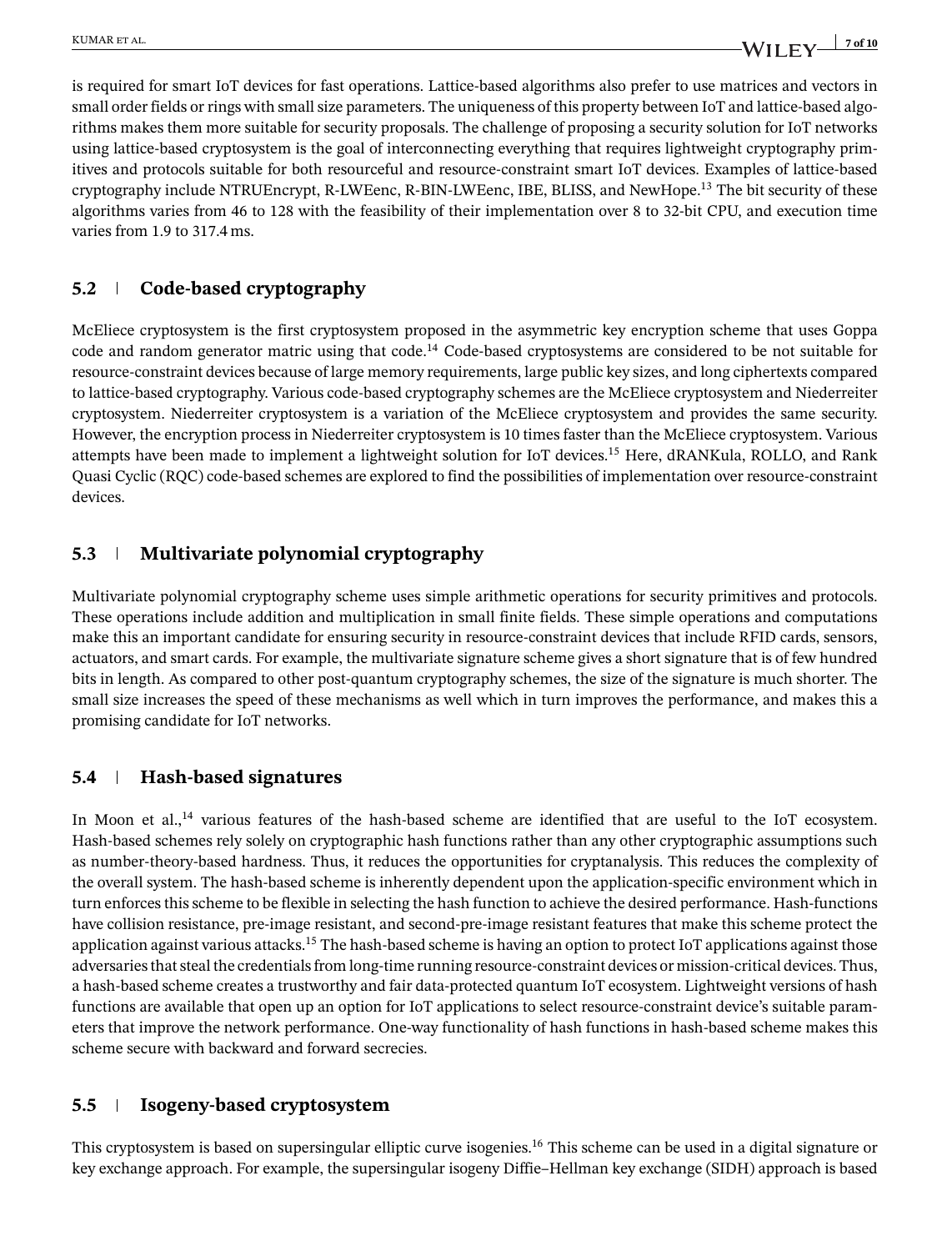## **8 of 10 M/H EXTERGALLY EXTERNAL EXTERNAL EXTERNAL EXTERNAL EXTERNAL EXTERNAL EXTERNAL EXTERNAL EXTERNAL EXTENSION**

on supersingular isogeny graphs and it is protected against cryptanalytic attacks from any adversary. SIDH provides the feasibility to have a small key size and 128-bit quantum security level. The features, including attack resistance and small size cryptography implementation, make this post-quantum cryptosystem a viable option for resource-constraint devices in IoT networks.

Table 1 performs a comparative analysis of recent work conducted over post-quantum cryptography. In this comparative analysis, it has been observed that security analysis, complexity computation, experimentation, and deployment are

| Author                              | Year | $\mathbf{A}$ | B            | $\mathbf{C}$ | D            | E                        | F            | G            | H           | $\bf{I}$    | <b>Major observations</b>                                                                                                                                                                                                                                                  | <b>Future directions</b>                                                                                                                                                                                                                                                                            |
|-------------------------------------|------|--------------|--------------|--------------|--------------|--------------------------|--------------|--------------|-------------|-------------|----------------------------------------------------------------------------------------------------------------------------------------------------------------------------------------------------------------------------------------------------------------------------|-----------------------------------------------------------------------------------------------------------------------------------------------------------------------------------------------------------------------------------------------------------------------------------------------------|
| Howe<br>et al. $17$                 | 2021 | ✓            | $\checkmark$ | $\checkmark$ | $\checkmark$ | $\checkmark$             | $\checkmark$ | $\checkmark$ | $\mathbf X$ | ✓           | This study has performed an<br>analysis of post-quantum<br>cryptography and its types. This<br>survey includes analysis based<br>on paradigm, implementation,<br>and deployment aspects                                                                                    | This work can be extended to<br>include the comparative<br>security and complexity<br>analysis of implementation and<br>deployment aspects                                                                                                                                                          |
| Bisheh-Nias: 2021<br>et al. $^{18}$ |      | $\checkmark$ | X            | $\mathbf X$  | $\mathbf X$  | $\overline{\mathcal{L}}$ |              |              |             | ✓           | In this work, optimization<br>strategies are proposed in<br>efficiency improvement and<br>performance analysis. Further,<br>an architecture is implemented<br>for key exchange                                                                                             | This work can be extended to<br>include comparative analysis of<br>optimization approaches or<br>other optimization approaches<br>like simulation annealing-based<br>optimization that can be<br>experimented with to improve<br>efficiency and performance                                         |
| Fritzmann<br>et al. $^{19}$         | 2021 | ✓            | ✓            | $\mathbf x$  |              | $\mathbf x$              |              |              |             |             | This work has proposed masked<br>hardware and software-based<br>co-design for NIST<br>post-quantum cryptography<br>finalists Kyber and Saber.<br>Further, a designed security and<br>attack analysis is performed                                                          | As claimed, most of the<br>implemented algorithms are<br>extendable for performing<br>higher-order side-channel<br>security. Similarly, other<br>quantum, physical, and<br>classical attacks can be<br>analyzed for the proposed<br>masked-based approach                                           |
| Fritzmann<br>et al. $20$            | 2021 |              |              | $\mathbf{x}$ |              | $\mathbf{x}$             |              | $\mathbf{x}$ |             | $\mathbf x$ | This work has conducted<br>performance exploration of<br>AURIX microcontroller for<br>four lattice-based algorithms.<br>Further, the security<br>capabilities of ThreeBears are<br>improved using<br>error-correction codes                                                | This work can be extended to<br>perform security analysis of<br>proposed algorithms. Further,<br>the complexity analysis can be<br>extended with time and space<br>complexity analysis. This<br>includes analysis of algorithm<br>implementation, deployment,<br>and security prediction            |
| Cohen<br>et al. $21$                | 2021 | $\mathbf X$  | ✓            | $\mathbf X$  | $\mathbf X$  | $\mathbf X$              |              | X            |             | $\mathbf X$ | This work has proposed a coding<br>scheme to secure<br>computational and<br>information-theoretical aspects<br>in the capacity of a network that<br>uses a public key encryption<br>scheme. Further, performance<br>is analyzed to prove its<br>suitability in the network | The proposed public-key<br>cryptography-based approach<br>can be extended with hybrid<br>solutions that combine<br>information-theoretical security<br>with public-key cryptography.<br>The trade-off between security<br>and information rate can<br>further be analyzed for this<br>hybrid scheme |

**TABLE 1** Comparative analysis of post-quantum cryptography

*Note*: A: Lattice-based cryptography, B: Code-based cryptography, C: Multivariate polynomial cryptography, D: Hash-based signatures, E: Isogeny-based cryptosystem, F: Security against quantum attacks, G: Complexity and performance analysis, H: Experimental analysis, I: Theoretical analysis.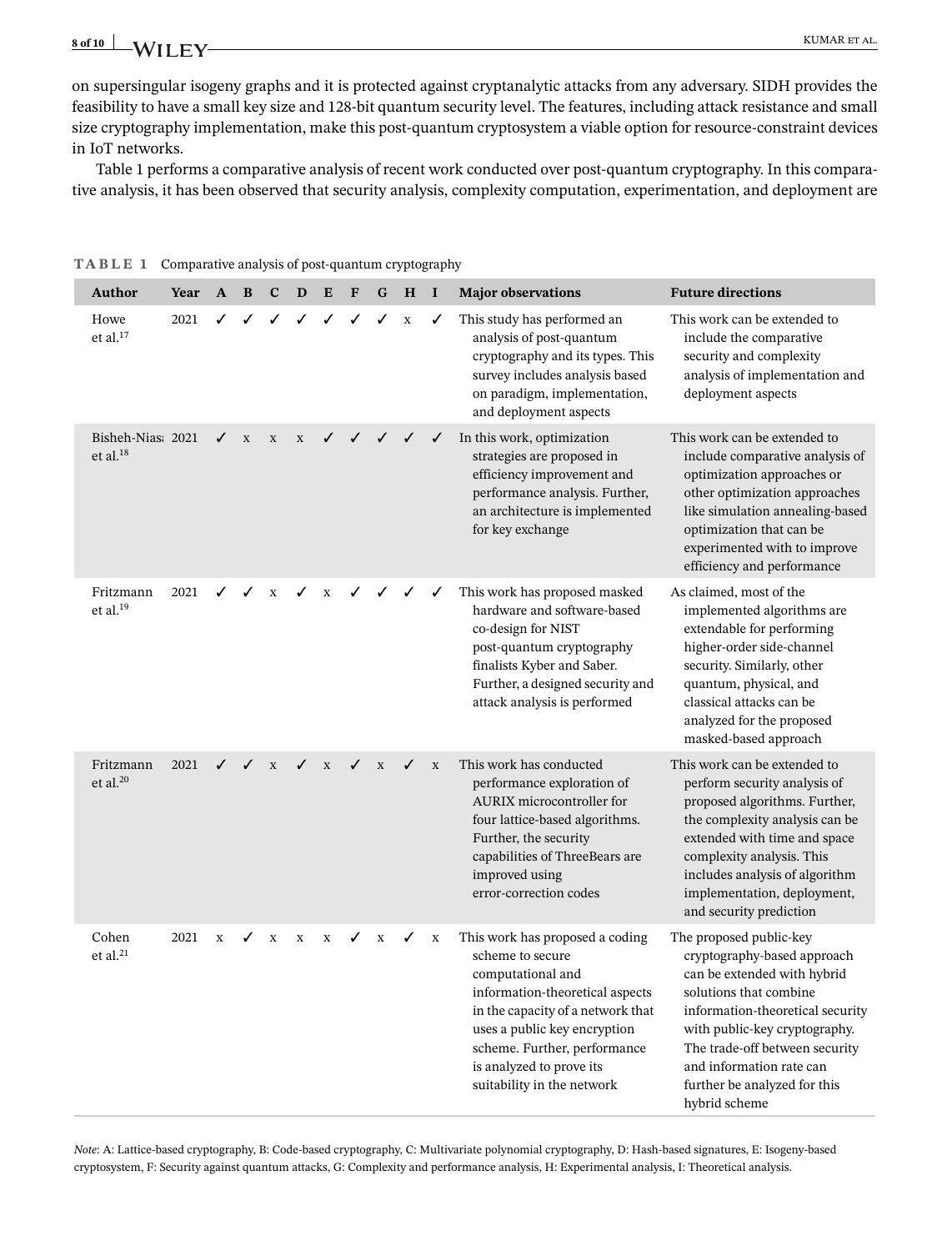important aspects to study in the post-quantum cryptography domain.7 Further, a major focus in recent studies is drawn towards the analysis of possible designs in various post-quantum cryptography types.

## **6 FUTURE RESEARCH DIRECTIONS IN INTEGRATING POST- QUANTUM CRYPTOGRAPHY FOR IOT-APPLICATIONS**

The important research directions identified in recent times to integrate post-quantum cryptography and/or other technologies for IoT applications are discussed as follows.

- **•** Post-quantum cryptography uses various cryptographic primitives (hash, digital signature, symmetric and asymmetric keys, random number generations) that are common with blockchain-based technology. Integration of blockchain and post-quantum cryptography aspects can provide various security features including transparency, immutability, fault tolerance, resistance from quantum attacks, and adaptability to a large set of businesses. In Shahid et al., $22,23$  some architectures are proposed to integrate the two technologies (blockchain and quantum computing) for IoT networks. However, more technical solutions and evaluations are required to identify the best possible solution for resource constraint devices that are fast, energy-efficiency as well.
- In recent times,<sup>22,24</sup> it has been observed that few post-quantum cryptography standardization efforts and projects are started. To increase the adaptability of existing post-quantum cryptography schemes with IoT networks, there is a need to put more effort into those primitives and protocols that are not touched yet. Further, contributions towards this direction can be improved if the identification of parameters for standardization should be done in the early stages.
- **•** Another major challenge is infrastructure requirements for post-quantum cryptography and IoT integrated ecosystem. To operate the post-quantum cryptography for IoT applications, there is a need to provide an environment that supports quantum computing, cost-effective hardware that supports quantum computing, terrestrial quantum networks, and adaptability analysis of existing standards with an integrated environment.
- **•** IoT networks apply to a diverse set of applications and their issues such as performance issues in the smart city network. Resource-constraint devices-based sensor, RFID, or actuator-based network, data security issues for medical or healthcare applications, long-range communications for industrial IoT networks, and accessibility and traceability issues in supply chain management. The addition of quantum computing can speed up information processing in all scenarios, and post-quantum cryptography will fill up the necessary security requirements. Thus, exploring the quantum-IoT integrated environment for domain-specific issues would be interesting to explore in the future.
- **•** Risk assessment in different domains like quantum risk assessment, cyber risk assessment, network failure risk assessments, and so on is important to analysis for post-quantum cryptography integrated IoT ecosystem. Continuous evaluations based on the risk assessment report during the lifecycle and deployment of IoT application is an interesting research direction. This needs to be explored with the advancement of technologies, and associated risks.
- **•** The scarcity of quantum resources can increase the cost of implementation for IoT applications. Thus, there is a need to perform cost estimation for IoT applications. Here, there is a need for those experts that have experience in this domain to implement the quantum computing integrated platforms with standardized technologies. Additionally, there is a need to train or identify those experts as well who have the IoT infrastructure handling knowledge.
- **•** IoT-based critical infrastructure requires higher interconnectivity and interdependencies. For example, healthcare and public transportation networks. The increase in the number of users, and amount of data increases the threats to the system as well. Thus, there is a need to explore those threat models that can understand the requirements of life systems.

# **7 CONCLUSIONS**

Recent studies have explored various post-quantum public-key cryptosystems for resource-constrained IoT devices. They identified lattice-based and hash-based schemes as prime candidates for IoT networks. All of these schemes are found to be as efficient and powerful as traditional cryptosystems. With the growth of interconnection of devices in IoT networks worldwide, lightweight and secure post-quantum cryptography approach for small devices with 32-bit architecture, 128-bit quantum security level, high-speed execution, and attack resistant features are expected to be developed in nearby times to fulfill the needs of future IoT networks.